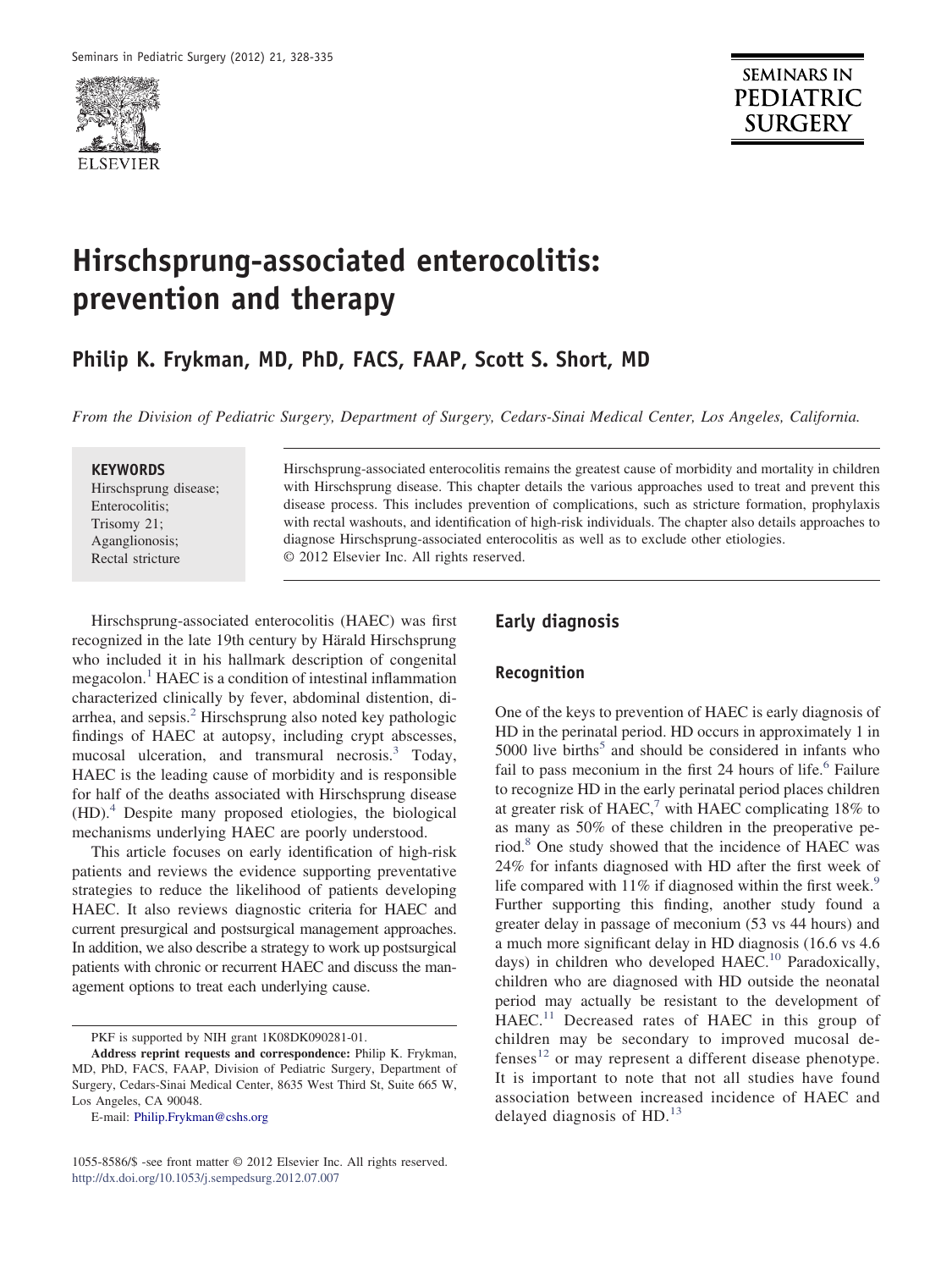Conversely, establishing a diagnosis of HAEC can be challenging before the diagnosis of HD being made. HAEC can be the presenting symptom in some HD patients, and HAEC may not be immediately recognized because of the relative rarity of  $HD<sup>14</sup>$  $HD<sup>14</sup>$  $HD<sup>14</sup>$ . These factors may potentially lead to a delay in diagnosis. Hence, evaluating physicians and surgeons should keep HAEC in mind as a potential diagnosis, especially when assessing a newborn with possible necrotizing enterocolitis or distal bowel obstruction with loose stools.

#### **Identification of high-risk Hirschsprung patients**

Although any patient with HD is theoretically at risk for developing HAEC, there appears to be a number of factors that contribute to increased risk of HAEC development. These include family history, trisomy 21, long-segment disease, and previous episodes of HAEC. HD is heritable with 2.8%-12% of patients with a family history of  $HD<sup>15-18</sup>$  $HD<sup>15-18</sup>$  $HD<sup>15-18</sup>$ , and development of HAEC may also be influenced by heritable factors. Engum et al<sup>19</sup> demonstrated a 35% incidence of HAEC in patients with a family history of HD compared with a 16% incidence among those without a family history of HD. Similarly, HD and trisomy 21 have a known association with 2.9%-8.2% of HD patients also having trisomy 21.<sup>4,20-22</sup> Children with Down syndrome and HD are at significantly higher risk of developing HAEC with an incidence as high as  $50\%$ .<sup>[6,23](#page-6-5)</sup> An incidence of HAEC as high as 48% has been identified in HD patients with trisomy 21 compared with a 25% incidence in those without trisomy  $21.1^{10,24}$  $21.1^{10,24}$  $21.1^{10,24}$  Similar risk of HAEC may exist in patients who concomitantly have intestinal neuronal dysplasia and trisomy 21.[25](#page-6-16) Although most studies support the association of HAEC and HD-trisomy 21, not all studies found this associated risk. Haricharan et  $al<sup>11</sup>$  reported that trisomy 21 may be protective against HAEC, with a hazard ratio of 0.1 ( $P = 0.09$ ) among a cohort of 52 patients.

Long-segment disease, that is aganglionosis proximal to the splenic flexure, may confer increased risk of HAEC because of dysmotility of the residual segment leading to stasis of luminal contents. In 1995, Elhalaby et  $al^{26}$  $al^{26}$  $al^{26}$  showed significantly higher rates of HAEC in patients with longsegment disease compared with those with short-aganglionic segment disease, 49% vs 31%, respectively. Similar data from Reding et al<sup>27</sup> report a 56% incidence of HAEC in the preoperative period among children with long-segment disease compared with a 16% incidence among children with short-segment disease  $(P < 0.01)$ . More recent data from Lacher et al showed a lower overall incidence of HAEC, but demonstrated continued increase in prevalence of HAEC in the long-segment cohort (17.6% vs 11.4%) in both the pre- or postoperative periods.<sup>[28](#page-7-1)</sup>

#### **Other factors**

Most authors believe that some children have a predisposition toward development of HAEC, and that one episode of

HAEC may increase risk of future HAEC regardless of therapy.<sup>[2,10](#page-6-1)</sup> Reding and colleagues<sup>[27](#page-7-0)</sup> reported 12 cases of preoperative HAEC, 4 of which redeveloped HAEC in the postoperative period. A retrospective study of 168 patients with HD found that 57 patients developed 119 episodes of HAEC. Twenty-one children (37%) developed HAEC preoperatively with 8 recurring in the postoperative period. The remaining 36 children (63%) developed only postsurgical  $HAEC<sup>29</sup>$  $HAEC<sup>29</sup>$  $HAEC<sup>29</sup>$  Other authors have suggested that  $HAEC$  may be associated with female gender,  $30$  and although increased incidence of HAEC has been reported in girls (42% vs 30%,  $P = 0.16$ ), the observation did not reach significance.<sup>[29](#page-7-2)</sup>

#### **Preoperative prevention**

#### **Prophylactic interventions**

For prophylactic prevention of HAEC, some have advocated for routine rectal washouts or diverting enterostomy in select populations. Because of an immature immune system, young infants are thought to be at higher risk of HAEC and, therefore, require frequent assessment. Hence, this group may benefit from routine rectal washout, which reduces fecal stasis and bacterial load, thereby limiting colonic dis-tension.<sup>[8](#page-6-7)</sup> Routine washouts should be performed, especially if there are anticipated delays in surgical management. Although certainly not needed in most cases, diversion should be considered for those HD patients with severe congenital heart disease because of their compromised physiology and impaired tolerance to insult.<sup>[4](#page-6-3)</sup>

#### **Probiotics**

Probiotics have been used to prevent colitis in a number of pediatric conditions and may be beneficial in the prevention of HAEC. Use of *Lactobacillus*, *Bifidobacterium*, *Saccharomyces*, and *Streptococcus species* has been reported in children. These organisms have been evaluated for treatment of infectious diarrhea, antibiotic associated diarrhea, atopic dermatitis, necrotizing enterocolitis, *Helicobacter pylori* infection, Crohn disease, and ulcerative colitis.<sup>31-33</sup> Shen et al<sup>[34](#page-7-5)</sup> reported markedly decreased *Lactobacillus species* and *Bifidobacteria species* in children with HAEC. Proponents suggest that replacement of these commensal strains may restore bacterial equilibria and thereby play a preventive role against HAEC. Further, Herek<sup>35</sup> proposed that probiotic therapy with *Saccharomyces boulardii* may be beneficial against HAEC associated with *Clostridium difficile (C diff)* because of its ability to stimulate secretion of immunoglobulin A and its production of a protease that inactivates *C diff* endotoxin; however, currently this remains speculative. To date, we are not aware of published studies that have evaluated probiotics as preventive therapy in HAEC.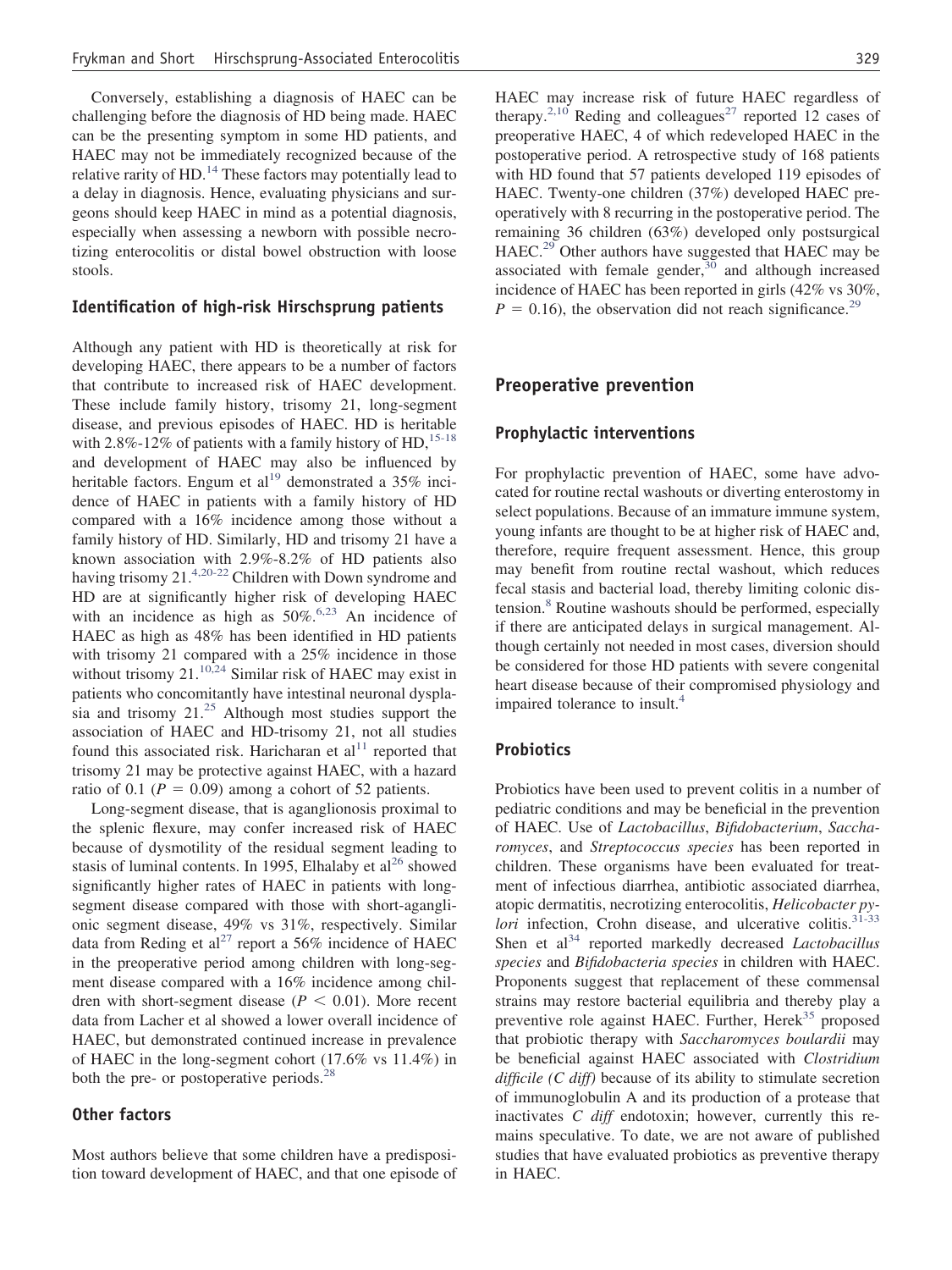#### **Diagnosis**

#### **Clinical diagnosis**

Bill and Chapman<sup>[36](#page-7-7)</sup> described HAEC as a clinical syndrome of abdominal distension, pain, explosive watery diarrhea, fever, and prostration. Elhalaby et  $al^{29}$  $al^{29}$  $al^{29}$  characterized the incidence of presenting symptoms in children with HAEC: abdominal distension in 99% of cases, explosive diarrhea in 82%, vomiting in 61%, fever in 40%, lethargy, in 32%, rectal bleeding in 6%, and shock in 6%. In addition to these "classic" diagnostic criteria, many patients will present with less specific symptoms, such as loose stool or perianal excoriation.[2](#page-6-1) Because of lack of clearly defined diagnostic criteria for HAEC, the reported incidence of HAEC has wide variation in the literature. As an attempt to standardize the diagnostic criteria for HAEC, Pastor et al<sup>[2](#page-6-1)</sup> developed and validated a scoring system using a Delphi analysis to gain consensus from a panel of experts. The HAEC scoring system serves as a standardized and reproducible outcome measure for future studies, rather than an aid to clinicians for establishing a diagnosis of HAEC.

#### **Diagnostic imaging**

Diagnostic imaging for HAEC consists mostly of plain abdominal radiographs. Several radiographic findings are associated with HAEC and were included in the recent Delphi analysis. $2$  These include the "cutoff" sign in the rectosigmoid colon with absent distal air, dilated loops of bowel, air fluid levels, pneumatosis intestinalis, "sawtooth" appearance with irregular intestinal lining, and even free intra-abdominal air from intestinal perforation proximal to an aganglionic segment. Although these findings may aid in the diagnosis of HAEC in an appropriate clinical setting, taken in isolation, they are highly nonspecific. Elhalaby et  $al<sup>29</sup>$  reviewed clinical-radiologic correlations and found colonic dilatation on plain radiography to have a sensitivity (90%) but low specificity (24%). Use of barium enema was found to be of little clinical use and could be dangerous should the child develop a perforation. Others have suggested adjunctive use of ultrasonography, which may identify peritoneal ascites or internal septations that are sugges-tive of peritonitis or intestinal inflammation.<sup>[14](#page-6-13)</sup> In one unusual case, Sheth et  $al^{37}$  reported the diagnosis of HAEC in a 3-month-old infant using computed tomography. However, the routine use of computed tomography is not recommended because of increased radiation exposure and addition of little value to the diagnosis or treatment of HAEC.<sup>[38](#page-7-9)</sup>

#### **Other diagnostic modalities**

When the diagnosis of HAEC may be unclear in a clinically stable patient, other procedures, such as colonoscopy or capsule endoscopy, have been described to evaluate for

HAEC.<sup>[39](#page-7-10)</sup> If HD is complicated by pseudomembranous colitis secondary to *C diff*, endoscopy may show typical plaquelike lesions.<sup>40</sup> Endoscopic evaluation should be approached with caution, and it is relatively contraindicated to perform endoscopy in the setting of suspected moderate-to-severe HAEC because of risk of intestinal perforation. $41$ 

# **Therapy**

#### **Acute presentation**

Children presenting with a suspected diagnosis of HAEC require broad-spectrum antibiotics and intravenous fluid resuscitation. At our institution, we provide a 20-mL/kg bolus of isotonic fluids followed by continued fluid replacement at one and one-half times the maintenance rate. Children who appear ill are immediately started on ampicillin, gentamicin, and metronidazole and require close hemodynamic monitoring. Patients presenting with severe HAEC and sepsis will need admission to the intensive care unit, aggressive fluid resuscitation, and in some severe cases, require vaso-pressors and ventilatory support.<sup>[14](#page-6-13)</sup> Other less ill children are started on metronidazole alone to empirically treat for anaerobes, including *C diff*, an organism that can be associated with HAEC.<sup>[42](#page-7-13)</sup> Rectal washouts with warm saline should be instituted as soon as possible. Most authors recommend use of a "large bore" rubber catheter (depending on the size of the child) and saline washouts at 10-20 mL/kg<sup>[8,43](#page-6-7)</sup> Washouts may be performed 2-4 times daily, and cutting additional holes in the catheter will assist with instillation and drainage.<sup>44,45</sup> On initial presentation, we perform washouts until the effluent is clear and then continue twice daily until symptoms resolve. Alternate methods have been described, including a continuous irrigation method.<sup>[46](#page-7-15)</sup> Regardless of approach chosen, it is critically important to distinguish these "rectal washouts" from retention enemata, in which fluid is instilled and retained. Retention of a large volume of fluid can cause further bowel distention, leading to increased risk of perforation.

#### **Role for diversion**

Immediate diversion should be strongly considered for all patients presenting with sepsis and severe HAEC, especially in newborns when this is the initial presentation. Although recently, there is a trend toward managing stable neonates who have been treated for HAEC with a single stage procedure without creation of an enterostomy. Nonetheless, risk factors, such as delayed presentation, comorbid conditions, presence of HAEC, or multiple risk factors for HAEC in the preoperative period, warrant consideration of diversion when determining operative strategy. It has been suggested that stable children with delayed presentation of HD and HAEC may benefit from prolonged decompression with rectal irrigations and delayed pull through to allow the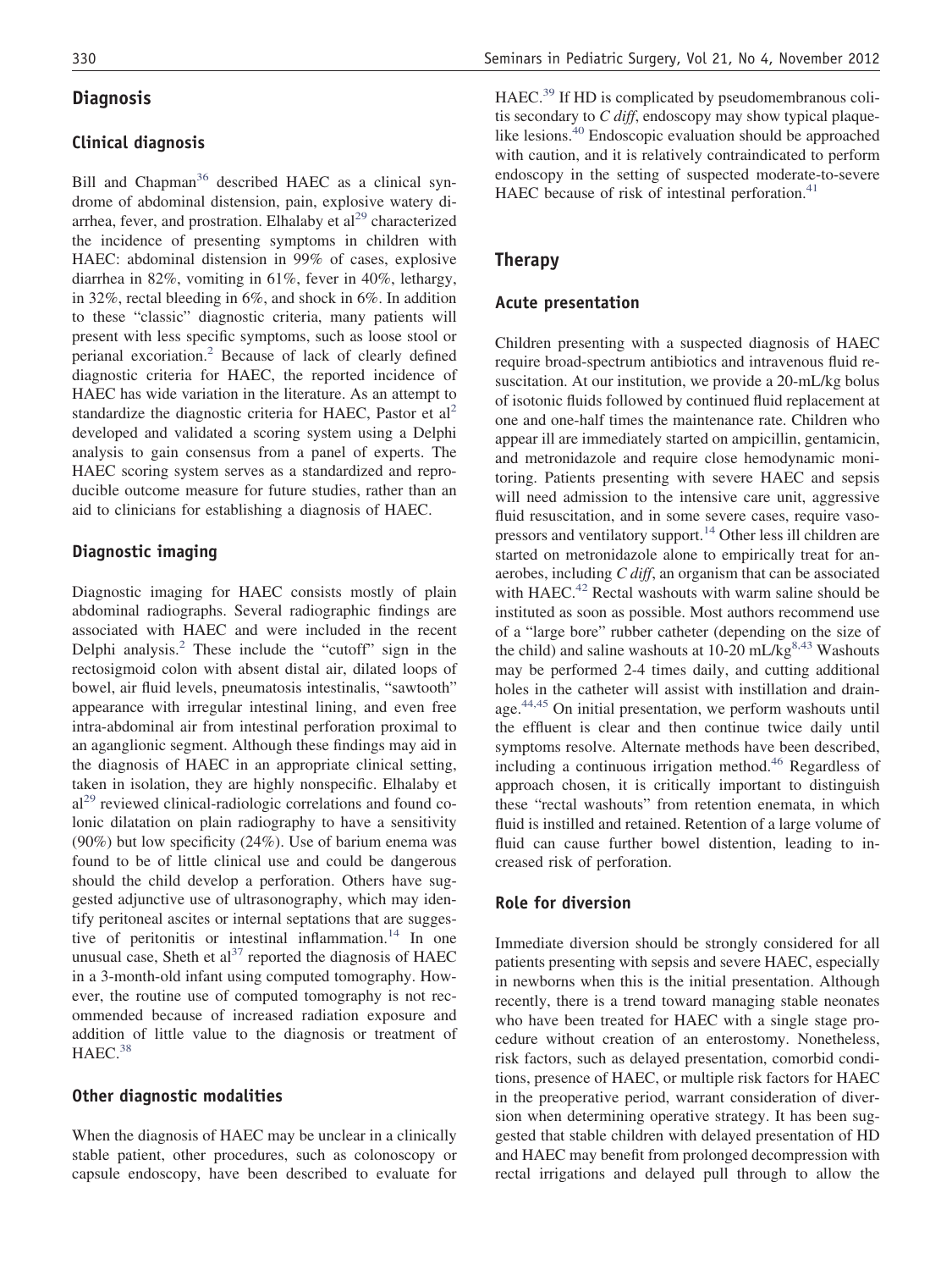bowel to resume a more normal caliber. A 2011 survey of pediatric surgeons in the United Kingdom and Ireland found that 19 of 34 would change to a staged operation in the setting of HAEC and 7 of 34 would do so in the setting of Down syndrome.[47](#page-7-16) It is important to note that diversion will virtually always improve a patient's condition, but may not resolve HAEC in all cases. $48$ 

## **Postoperative prevention**

#### **Anal dilations and nitrates**

In one study, Gao and colleagues<sup>[49](#page-7-18)</sup> reported routine anal dilations for a period of 3 months after transanal pullthrough procedure to prevent stricture. They found postoperative development of HAEC in only 2/34 (6%) patients, which is significantly lower than most published series. However, more recent data has questioned the need for daily dilation. A study by Temple et  $al<sup>50</sup>$  found daily dilation by family members to have similar efficacy to weekly dilations by medical staff with similar rates of HAEC, 18% and 12%, respectively. A separate study showed that weekly dilations by medical staff diminish negative psychological and social effects that families experience from routine anal dilations.[51](#page-7-20) Because many pediatric surgeons do not routinely perform anal dilatations after primary or staged pull-through operations, the value of routine anal dilatation as a potential means of HAEC prevention is uncertain at best.

Others have explored a less invasive method to relax the internal anal sphincter termed "chemical sphincterotomy" with use of topical isosorbide dinitrate or nitroglycerin applied to the anal canal. Topical nitrates serve as exogenous nitric oxide "donors," which are known to relax the smooth muscle of the anal sphincter. Tiryaki et  $al<sup>52</sup>$  $al<sup>52</sup>$  $al<sup>52</sup>$  treated a series of 6 children and demonstrated resolution of obstructive symptoms and recurrent episodes of HAEC. These authors advocate for the routine use of topical nitrates as a preventative measure against postpull-through HAEC.

#### **Prophylactic washouts**

In addition to preoperative prevention, rectal washout is also effective for prevention of postoperative HAEC. Irrigations are performed with 10- to 20-mL/kg aliquots 1-2 times daily. Marty and colleagues $53$  reported decreased incidence (7.5% vs 35.8%) and severity of HAEC in children receiving scheduled rectal washouts. Irrigations were started 1-2 weeks postoperatively and continued twice daily for 3 months, then once daily for 3 months. Similar results were found in a Spanish study of 37 children with HD.<sup>45</sup>

#### **Antibiotics and antimicrobials**

Antibiotics are a mainstay of therapy for HAEC. Clinical suspicion of HAEC should prompt early antibiotic administration to prevent advancement of disease.<sup>54</sup> In addition to bacterial overgrowth, it is thought that alterations in bacte-rial composition<sup>[55](#page-7-17)</sup> and certain pathogens (*C diff, Candida* species, *Rotavirus*) may increase risk of HAEC.<sup>[54,56](#page-7-24)</sup> To avoid morbidity from septicemia, it is not only imperative to recognize HAEC but also to institute appropriate antimicrobial therapy. Metronidazole is the most commonly used agent for treatment of both simple and complicated disease and should be instituted even if patients are manifesting mild symptoms.<sup>[54](#page-7-24)</sup> Alternatively, one may empirically use metronidazole and norfloxacin for antibiotic therapy as described by Rintala and Lindahl.<sup>57</sup> Stool cultures should be sent to identify causal organisms and also to rule out other infectious etiologies (such as, *Shigella*). Significant candidal infections should be treated with antifungals, such as fluconazole. Interestingly, microbial genomics offer a potentially powerful tool to evaluate the intestinal microbiota and may provide insight into pathogenesis of HAEC. One study analyzed changes in stool bacterial composition of a single patient with multiple episodes of HAEC and multiple courses of antibiotics. The authors suggest that application of this approach to additional patients may help guide antibiotic therapy in the future. $55$ 

As previously mentioned, for complicated or advanced cases of HAEC, we implement broad spectrum antibiotic therapy (ampicillin, gentamicin, and metronidazole). Those patients found to have *C diff*. in the setting of severe HAEC may benefit from addition of oral or rectal vancomycin.<sup>58</sup> Overall, studies comparing antimicrobial agents or regimens for the treatment of HAEC are lacking.

#### **Recurrent or refractory HAEC**

Much has been written regarding the management of challenging Hirschsprung patients with "recurrent," "chronic," "chronic recurrent," or "refractory" HAEC. Not surprisingly, the number of episodes, or duration of symptoms that constitutes each term, is not agreed on among authors, thus making it difficult to compare studies and their results. Despite this lack of consensus, most authors describe patients who have failed antibiotic/washout regimens and "medical" therapy constituting multiple courses of antibiotics, and possibly trials of cromoglycate with continued recurrence of HAEC. For the purposes of this article, these terms may be used interchangeably, unless otherwise stated.

#### **Identifying underlying causes**

When postpull-through patients present with recurrent HAEC, the pediatric surgeon must diligently use a strategy to evaluate these patients for potential anatomic and pathologic causes, and then have a rational approach to treat each cause.[43,59-61](#page-7-27) A first step is to obtain a detailed history of enterocolitis, abdominal distention, failure to thrive, including dilatations, washouts, laxatives, or antimotility medica-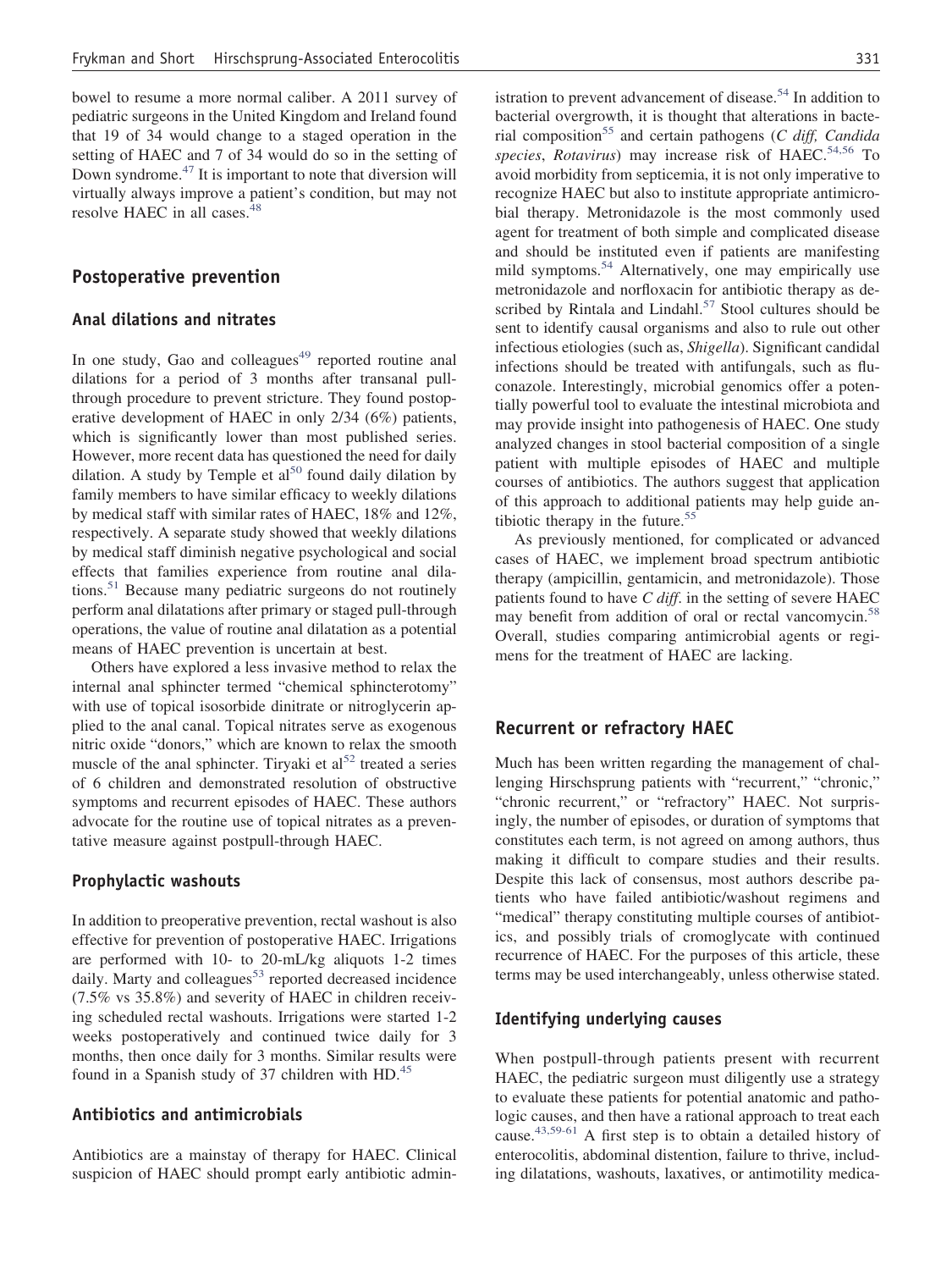tions. It is also helpful to review operative reports of the pull-through operation and pathology specimens from the original operation, if available. A physical examination should be performed specifically focused on presence of an anastomotic stricture. Water-soluble contrast enema is necessary to evaluate the anatomy of the pull through with attention given to the presence of stricture, massively enlarged post-Duhamel pouch, obstructing Soave cuff, dilated retained aganglionic segment, and kink or twist of the pullthrough segment. Next, an anorectal examination under anesthesia should be performed to carefully evaluate the anal canal, and rectal biopsies taken to evaluate for ganglion cells and the presence of nerve trunk hypertrophy. Suction rectal biopsies are reported to be adequate to provide sufficient tissue in children 3 years and younger. It is recommended older children undergo full-thickness open biopsy. The primary goal is to evaluate for a retained aganglionic segment, aganglionic or transition zone pull-through, all of which can lead to obstructive symptoms, fecal stasis, and enterocolitis. Intestinal neuronal dysplasia has also been reported by multiple authors in the pull-through segment of patients with recurrent enterocolitis;<sup>59,60,62</sup> however, these findings have been questioned by others, suggesting that many of these may be the transition zone. $43$  Anorectal manometry can be helpful as an adjunctive diagnostic test in selected patients in whom either an anatomic or pathologic abnormality has not been identified, or in patients with suspected internal anal sphincter achalasia or colonic dysmotility. Most authors have not found value in its routine use for work up of patients with recurrent HAEC.

# **Approaches to manage patients with recurrent post pull-through HAEC**

For patients presenting with anastomotic strictures, most authors recommend a trial of dilatations. If dilatations are unsuccessful in achieving clinical response, then redo pull through is recommended. One group advocates redo pull-through operations for retained aganglionic segment, aganglionic or transition zone pull-through, stricture, dilated Duhamel pouches, and obstructing Soave cuff. Their preferred strategy is a transanal Swenson approach with selective use of either laparoscopy or laparotomy.<sup>43</sup> In patients with a rectum frozen in scar, this group uses the posterior sagittal approach. Other authors have reported managing anastomotic stricture and Soave cuff obstruction with conversion to a Duhamel approach.<sup>60</sup> In cases of a dilated Duhamel "spur," the author has resected the spur with good response[.63](#page-7-30) In patients that have had a Soave-type pull through (endorectal pull-through either minimally invasive transanal approach or traditional transabdominal approach), other authors prefer redo endorectal pull-through procedure.<sup>59,64</sup>

There is no consensus regarding the best approach for remedial procedures for patients with an identifiable pathologic or anatomic cause of enterocolitis. Furthermore, redo pullthrough operations are relatively uncommon procedures and are best performed by an experienced team. For a more extensive discussion regarding operative strategy for redo pullthrough operations, please view the cited references.

In patients with recurrent or refractory HAEC in which no anatomic or pathologic etiology has been identified, a number of therapeutic approaches are described below.

## **Medical approaches**

#### **Antibiotics and antimicrobials**

Despite the appeal of prophylactic antibiotic therapy to prevent recurrent episodes of HAEC, there is no supportive evidence to show efficacy, and furthermore, it may increase the risk of selecting resistant organisms. However, because of the potential morbidity of early HAEC becoming advanced, many practitioners have a low threshold for starting antibiotics at the first signs and symptoms of HAEC.

## **Sodium cromoglycate**

Sodium cromoglycate is a mast cell stabilizer frequently used in the management of asthma. Rintala and Lindah $1^{56}$  were the first to report using sodium cromoglycate to treat 8 patients with either chronic or recurrent HAEC (as described by the authors). Six of 8 patients had a favorable response to the treatment with a median follow-up of 14 months. Three of the 5 patients with chronic HAEC improved with a median decrease in daily bowel movements from 6 to 3 and more solid stools. Two of the patients did not respond to sodium cromoglycate after 4 months of treatment at which point it was discontinued. Two of the 3 patients with recurrent HAEC had an excellent response with complete resolution of symptoms. One patient developed an episode of HAEC after a rotavirus infection. No side effects of sodium cromoglycate were reported. This study found that sodium cromoglycate is an effective treatment modality of patients with chronic or recurrent HAEC. Although sodium cromoglycate is used to treat HAEC patients in some centers, to date, we can find no follow-up studies on the use of these agents.

## **Surgical approaches**

#### **Botulinum toxin therapy**

Minkes and Langer<sup>65</sup> evaluated 18 postsurgical HD patients with persistent constipation, obstructive symptoms, or recurrent HAEC, and internal anal sphincter hypertonicity. They treated each patient with intrasphincteric botulinum toxin injections and followed the group prospectively for a 4-year period. In their study, they found 14 patients showed improvement in bowel function, 12 of these  $>1$  month, and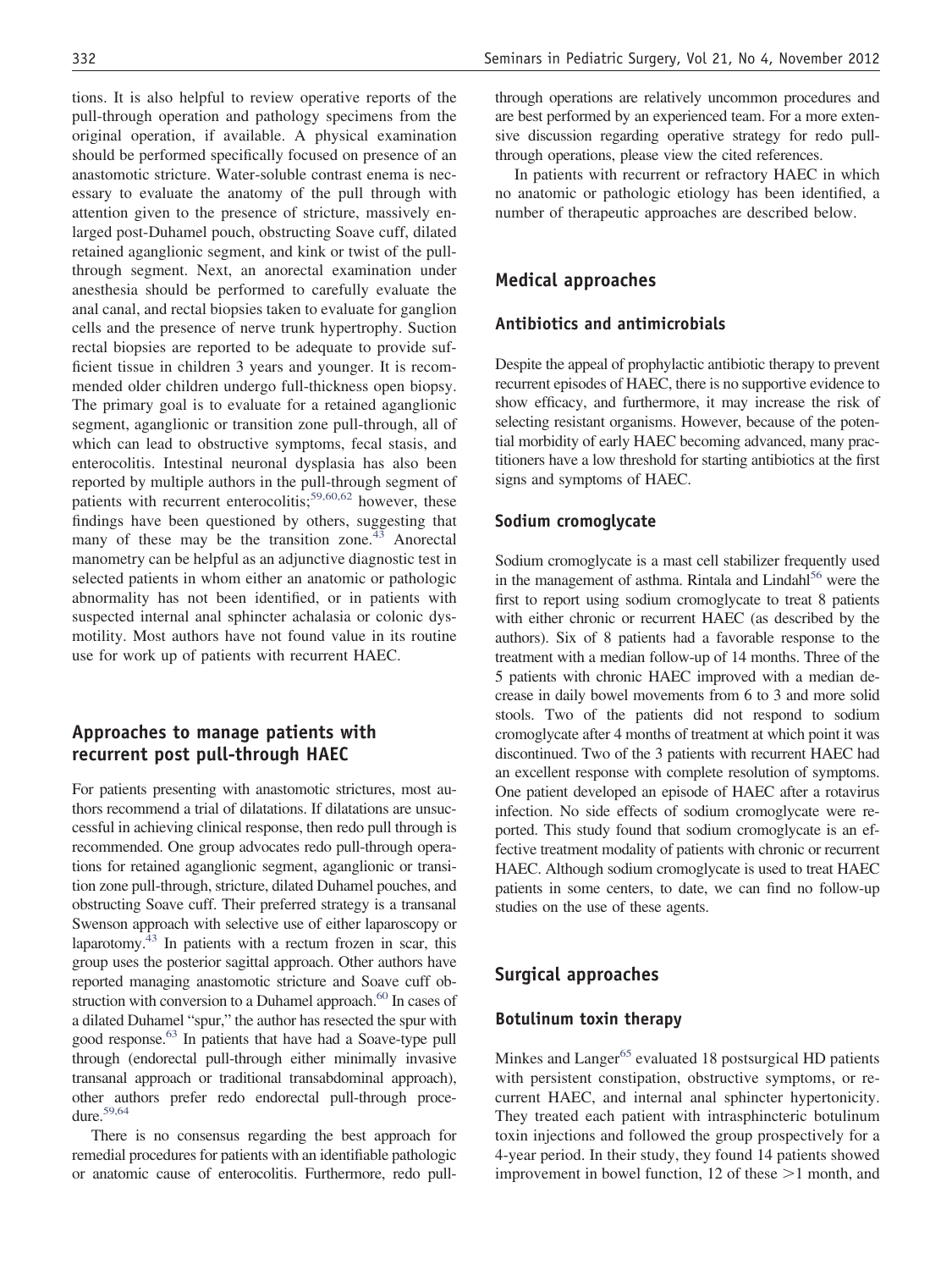$5 > 6$  months, although they did not specify the number of patients with enterocolitis or which symptoms improved. Four patients developed transient encopresis that resolved within 3 weeks of treatment, and there were no adverse side effects. The authors concluded that this therapy was safe and a less invasive alternative to myectomy in these patients, and also showed that repeat injections are necessary for recurrent symptoms.

Koivusalo et al, <sup>66</sup> treated a series of 8 postsurgical HD patients with botulinum toxin injections with a median follow-up of 19 months. The major presenting symptoms of these patients were as follows: 3 with obstructive symptoms alone, 3 with obstructive symptoms and recurring enterocolitis, 2 with recurring enterocolitis. When focused on only the 5 patients with enterocolitis, one patient had complete resolution of symptoms, two others had significant improvement of enterocolitis but soiling was not eliminated, whereas the remaining 2 patients had little or no improvement. The authors concluded that although intrasphincteric botox injections were successful in some patients, it was difficult to predict which patients would benefit from this therapy.

Chumpitazi et al<sup>[67](#page-7-34)</sup> studied a mixed population of 73 children with either surgically repaired HD or internal anal sphincter (IAS) achalasia, all of whom developed obstructive symptoms and/or enterocolitis because of inability of the IAS to relax. All the patients were treated with intrasphincteric botulinum toxin injections with a mean follow-up of 32 months. Within the HD group ( $n = 30$ ), there were 13 patients with enterocolitis requiring hospitalization. When the authors studied this subgroup of patients with HAEC, they found a decrease from 2.3  $\pm$  0.6 hospitalizations per year to  $1.0 \pm 0.3$  hospitalizations per year ( $P = 0.06$ ). The authors did not report on specific symptom improvement in this group. However, they found that the long-term response to botox varied according to the underlying diagnosis because children with IAS responded better than those with HD. Their study showed that the factors predicting a favorable long-term outcome were initial short-term improvement after the first botox injection and having internal anal sphincter achalasia rather than HD.

In summary, intrasphincteric botox injection for the treatment of recurrent HAEC appears to be safe and can be used for multiple injections if symptoms recur. This treatment reduces the number hospitalizations for enterocolitis and can be effective in improving symptoms in some patients; however, it is difficult to predict which patients will respond. Some authors have suggested that improvement of symptoms after botox injection predicts favorable response to myectomy/myotomy,<sup>65</sup> whereas others have reported data contradicting this relationship[.67](#page-7-34)

## **Posterior myotomy/myectomy**

The transanal posterior myotomy/myectomy procedure was originally described for the definitive treatment of short-segment HD by Lynn<sup>68</sup> in 1966. Although uncommonly used today for the original purpose, it has been applied to patients with recurrent HAEC after pull-through operation with moderate success. Weber et al<sup>69</sup> reported 14 patients with recurrent HAEC (10 Soave and 4 Duhamel) who all underwent myectomy as initial treatment, 11 (78%) responded with cessation of diarrhea, improved appetite and weight gain, and normal stool pattern. Two of the patients in the Soave group required additional procedures, one required sphincterotomy and the other underwent conversion to a Duhamel procedure; both responded and were deemed "cured." One patient in the Duhamel group subsequently required colostomy and eventually died of HAEC. The authors did not report long-term continence data in this group of patients. Wildhaber and colleagues<sup>[70](#page-7-37)</sup> presented a group of 17 patients with recurrent HAEC either with or without retained aganglionosis, and showed a 75% response rate with the posterior myotomy/myectomy procedure with 23% having mild soiling. The authors point out that one advantage of the transanal posterior myotomy/myectomy procedure is that it is significantly less invasive than a redo pull-through operation. In the event that posterior myectomy is not successful in relieving enterocolitis, this does not preclude redo pull-through operation from being performed. One concern that has been raised regarding this procedure is the risk of incontinence in adulthood. Heikkinen et al<sup>[71](#page-7-38)</sup> performed long-term follow-up (7-17 year) on 14 Finnish patients who underwent posterior myotomy/myectomy procedures as children and found that 4 had occasional or daily mild soiling and suffered soiling-related social problems.

#### **Internal sphincterotomy**

Use of lateral internal sphincterotomy as a treatment for recurrent HAEC because of internal sphincter achalasia or "obstructive symptoms" has been reported with mixed results. Swenson et al<sup>[7](#page-6-6)</sup> reported its use on 27 patients and abandoned the technique citing no significant benefit. Polley and colleagues<sup>[72](#page-7-17)</sup> reported its application in 3 patients with "successful outcome" but did not include length of follow-up, and Blair et  $al^{73}$  $al^{73}$  $al^{73}$  treated 4 patients and reported complete resolution of enterocolitis episodes. Marty et  $a1^{74}$  $a1^{74}$  $a1^{74}$  performed 8 internal sphincterotomies but did not report outcome of their patients. The known risk of fecal incontinence, with lateral internal sphincterotomy combined with its questionable benefit in these patients, suggests that application of this procedure for the treatment of refractory enterocolitis must be considered with the utmost caution.

## **Recalcitrant HAEC**

For patients with HAEC refractory to both medical treatment and appropriate surgical intervention, the last resort is diversion with either ileostomy or colostomy. Fortunately this is necessary in only a small subset of HAEC patients, often with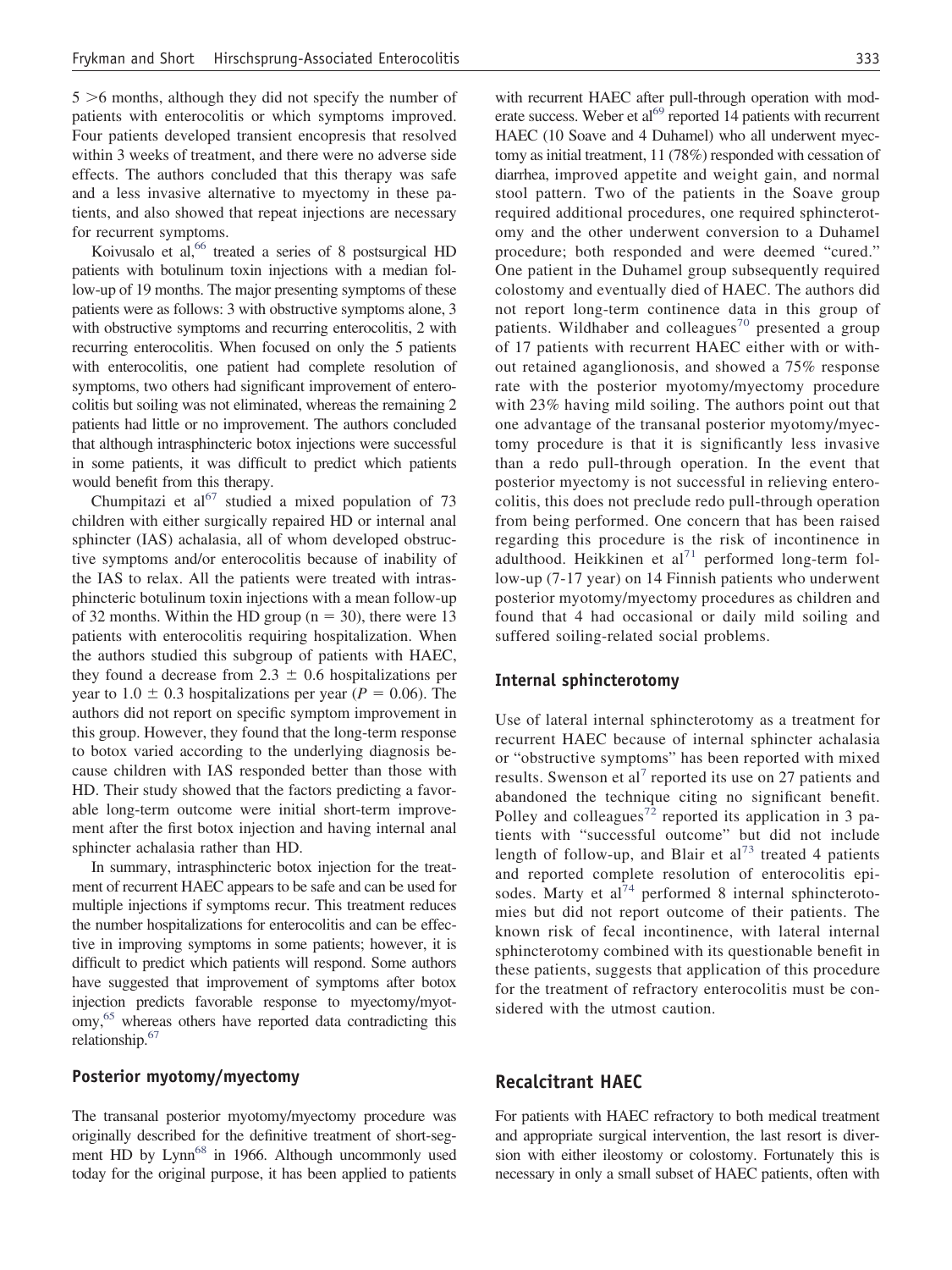<span id="page-6-9"></span>concomitant developmental delay, such as trisomy 21 or Bardet–Biedl syndrome. Although complete diversion is successful in treating HAEC in most of these refractory patients, it has been reported that a few patients continue to have HAEC even after diversion, although this is rare.<sup>9</sup> Interestingly, anecdotal observation of experienced pediatric surgeons have found that for some of these patients, this is a prolonged "temporary" diversion until around 5 years of age, when they seem to "outgrow" the HAEC. Some of these children can have their stomas successfully closed without recurrence of enterocolitis. Further research on this group of patients is needed to potentially identify factors that may predict positive or negative outcomes.

## **HAEC and inflammatory bowel disease (IBD)**

Levin et al<sup>15</sup> recently reported a series of 8 patients with HD who subsequently developed IBD 4-21 years after initial treatment. Six of these patients were given a diagnosis of HAEC that did not improve until it was recognized that they had chronic unregulated bowel inflammation more consistent with IBD. Once appropriate treatment for IBD was started, the patients responded. Although the clinical symptoms shared between HAEC and IBD, including pain, fever, diarrhea, and increased stool frequency, were present in some, if not all the patients, many also had features typical of IBD. These included anemia, elevated Westergren erythrocyte sedimentation rate (ESR), severe perirectal abscess, rectovaginal fistula postrepair, recurrent peristomal fistulae, and small bowel-fistula. Endoscopic findings revealed late inflammatory strictures and the presence of granulomata on intestinal biopsies. Although this group of patients is rare, any HD patient with chronic or recurrent HAEC symptoms who also develops these features of IBD should be worked up using upper and lower gastrointestinal endoscopy with biopsies, including appropriate inflammatory and serological markers for IBD.

#### **Summary**

Applications of preventative strategies in high-risk patients combined with early aggressive treatment of HAEC are the goals of current therapy. Although progress has been made, the management of chronic and recurrent HAEC remains challenging for clinicians and patients alike. Only with a better understanding of the biological mechanisms causing HAEC can we develop novel rational prevention and treatment strategies for HAEC in the future.

# <span id="page-6-0"></span>**References**

1. Hirschsprung H. Stuhtragheit neugeborener infolge dilatationen und hypertrophie des colons. Jahruch Kinderheikunde 1887;27:1.

- <span id="page-6-1"></span>2. Pastor AC, Osman F, Teitelbaum DH, et al. Development of a standardized definition for Hirschsprung's-associated enterocolitis: A Delphi analysis. J Pediatr Surg 2009;44:251-6.
- <span id="page-6-2"></span>3. Murphy F, Puri P. New insights into the pathogenesis of Hirschsprung's associated enterocolitis. Pediatr Surg Int 2005;21:773-9.
- <span id="page-6-3"></span>4. Pini Prato A, Rossi V, Avanzini S, et al. Hirschsprung's disease: What about mortality? Pediatr Surg Int 2011;27:473-8.
- <span id="page-6-5"></span><span id="page-6-4"></span>5. Kenny SE, Tam PK, Garcia-Barcelo M. Hirschsprung's disease. Semin Pediatr Surg 2010;19:194-200.
- <span id="page-6-6"></span>6. Carneiro P, Brereton R, Drake D, et al. Enterocolitis in Hirschsprung's disease. Pediatr Surg Int 1992;7:356-60.
- 7. Swenson O, Sherman JO, Fisher JH, et al. The treatment and postoperative complications of congenital megacolon: A 25 year followup. Ann Surg 1975.;182:266-73.
- <span id="page-6-7"></span>8. Vieten D, Spicer R. Enterocolitis complicating Hirschsprung's disease. Semin Pediatr Surg 2004;13:263-72.
- <span id="page-6-8"></span>9. Surana R, Quinn F, Puri P. Evaluation of risk factors in the development of enterocolitis complicating Hirschsprung's disease. Pediatr Surg Int 1994;9:234-6.
- <span id="page-6-10"></span>10. Teitelbaum DH, Qualman SJ, Caniano DA. Hirschsprung's disease. Identification of risk factors for enterocolitis. Ann Surg 1988;207:240-4.
- 11. Haricharan RN, Seo JM, Kelly DR, et al. Older age at diagnosis of Hirschsprung disease decreases risk of postoperative enterocolitis, but resection of additional ganglionated bowel does not. J Pediatr Surg 2008;43:1115-23.
- <span id="page-6-11"></span>12. Hanimann B, Inderbitzin D, Briner J, et al. Clinical relevance of Hirschsprung-associated neuronal intestinal dysplasia (HANID). Eur J Pediatr Surg 1992;2:147-9.
- <span id="page-6-12"></span>13. Hackam DJ, Filler RM, Pearl RH. Enterocolitis after the surgical treatment of Hirschsprung's disease: Risk factors and financial impact. J Pediatr Surg 1998;33:830-3.
- <span id="page-6-13"></span>14. Melendez E, Goldstein AM, Sagar P, et al. Case records of the Massachusetts General Hospital. Case 3-2012. A newborn boy with vomiting, diarrhea, and abdominal distention. N Engl J Med 2012; 366:361-72.
- <span id="page-6-14"></span>15. Levin DN, Marcon MA, Rintala RJ, et al. Inflammatory bowel disease manifesting after surgical treatment for Hirschsprung disease. J Pediatr Gastroenterol Nutr, in press.
- 16. Luis LA, Encinas JL, Avila LF, et al. Hirschsprung disease: Lessons learned from the last 100 cases. Cir Pediátrica 2006;19:177-81.
- 17. Ziad F, Katchy KC, Al Ramadan S, et al. Clinicopathological features in 102 cases of Hirschsprung disease. Ann Saudi Med 2006;26:200-4.
- 18. Suita S, Taguchi T, Ieiri S, et al. Hirschsprung's disease in Japan: Analysis of 3852 patients based on a nationwide survey in 30 years. J Pediatr Surg 2005;40:197-201; discussion-2.
- <span id="page-6-15"></span>19. Engum SA, Petrites M, Rescorla FJ, et al. Familial Hirschsprung's disease: 20 cases in 12 kindreds. J Pediatr Surg 1993;28:1286-90.
- 20. Travassos D, van Herwaarden-Lindeboom M, van der Zee DC. Hirschsprung's disease in children with Down syndrome: A comparative study. Eur J Pediatr Surg 2011;21:220-3.
- 21. Bandré E, Kaboré RA, Ouedraogo I, et al. Hirschsprung's disease: Management problem in a developing country. Afr J Paediatr Surg 2010;7:166-8.
- 22. Ieiri S, Higashi M, Teshiba R, et al. Clinical features of Hirschsprung's disease associated with Down syndrome: A 30-year retrospective nationwide survey in Japan. J Pediatr Surg 2009;44:2347-51.
- 23. Morabito A, Lall A, Gull S, et al. The impact of Down's syndrome on the immediate and long-term outcomes of children with Hirschsprung's disease. Pediatr Surg Int 2006;22:179-81.
- <span id="page-6-16"></span>24. Menezes M, Puri P. Long-term clinical outcome in patients with Hirschsprung's disease and associated Down's syndrome. J Pediatr Surg 2005;40:810-2.
- <span id="page-6-17"></span>25. Berger S, Ziebell P, Offsler M, et al. Congenital malformations and perinatal morbidity associated with intestinal neuronal dysplasia. Pediatr Surg Int 1998;13:474-9.
- 26. Elhalaby EA, Teitelbaum DH, Coran AG, et al. Enterocolitis associated with Hirschsprung's disease: A clinical histopathological correlative study. J Pediatr Surg 1995;30:1023-6; discussion 6-7.